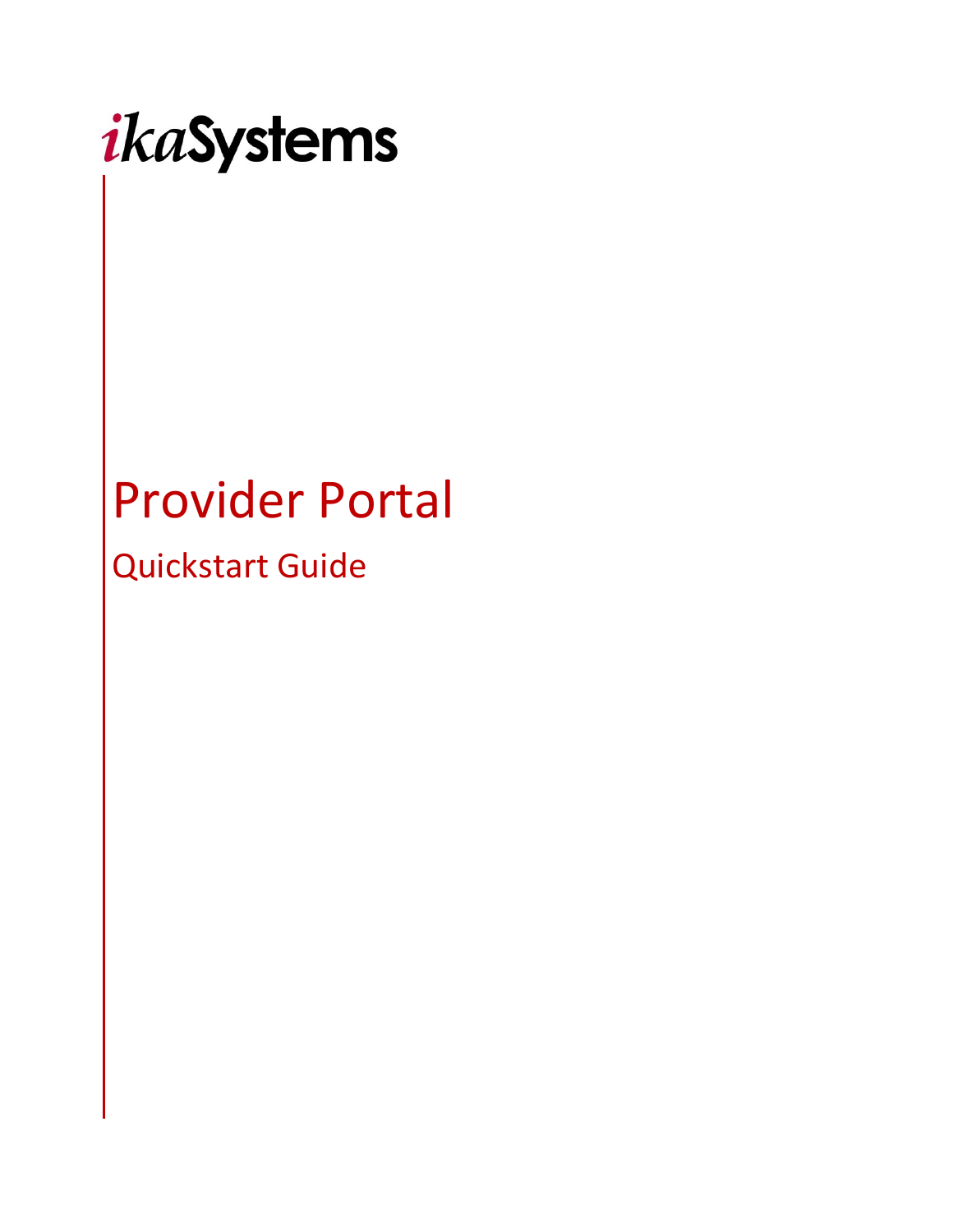#### *Copyright*

© 2011 ikaSystems. Unpublished proprietary software

All Rights Reserved. The copyright and trade secret laws of the United States and other countries protect this material. No part of this material or software covered by the copyrights herein may be reproduced distributed or altered in any fashion without prior written consent of ikaSystems. Content is subject to change without notice. For permission to reproduce or distribute this material please contact ikaSystems.

Accessing any system mentioned in this guide constitutes acceptance in accordance with the Terms & Conditions of the website.

Member information shown in this document is for informational purposes only and contains no true member or Personal Health Information (PHI).

#### *Trademarks*

Microsoft Windows is a registered trademark of Microsoft Corporation. All other trademarks and trade names are the property of their respective companies.

#### *Revision History*

| <b>Date</b> | <b>Version</b> | <b>Author</b>        | <b>Comments</b> |
|-------------|----------------|----------------------|-----------------|
| 21 DEC 2011 |                | Portals Support Team | Initial version |

#### *ikaSystems Contact Information:*

Corporate Headquarters [www.ikasystems.com](http://www.ikasystems.com/) 134 Turnpike Road, Southborough, MA. 01772 Tel: 774-760-1643 Fax: 508-597-9656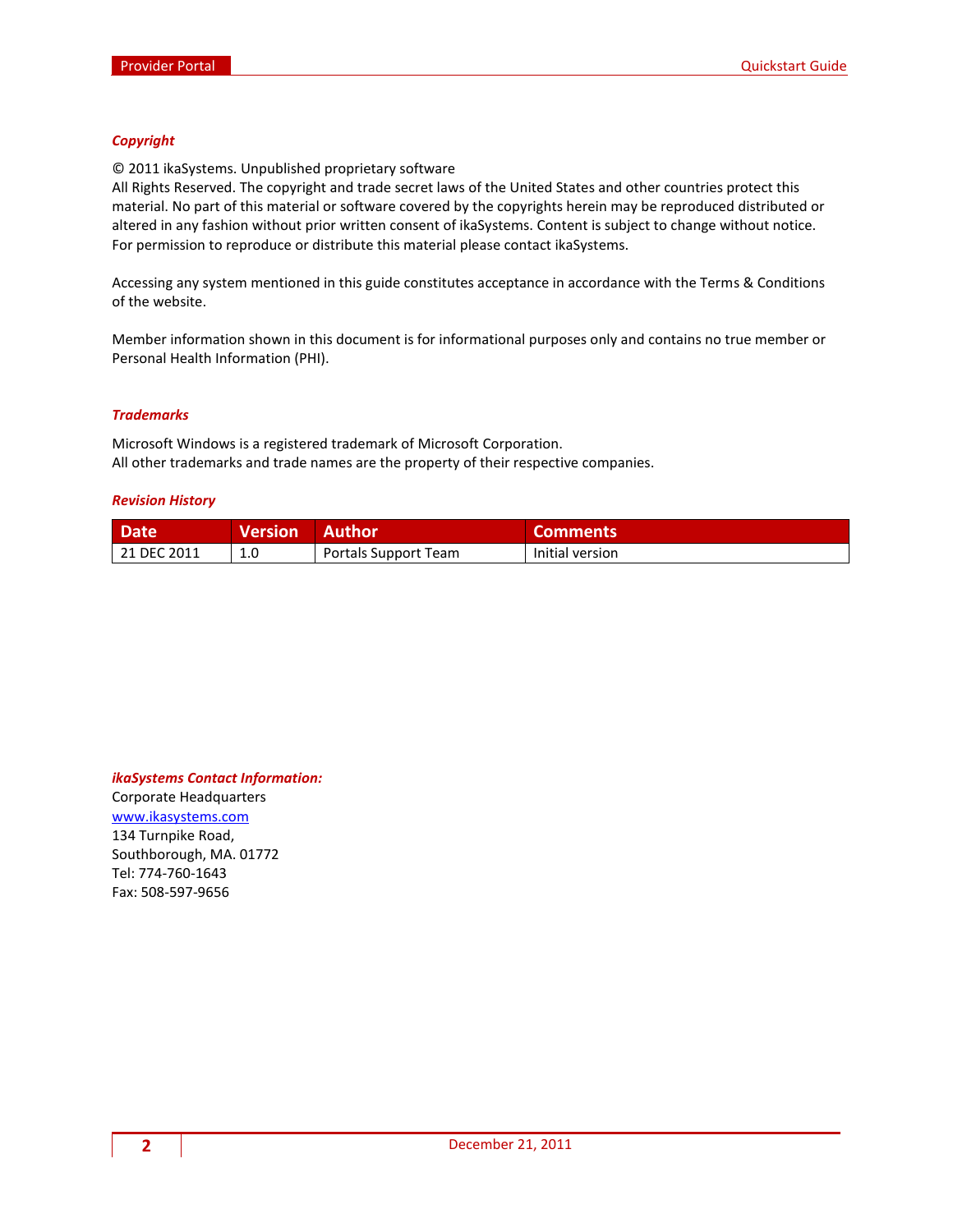# **Table of Contents**

| 1.2 |  |  |
|-----|--|--|
|     |  |  |
|     |  |  |
|     |  |  |
| 1.3 |  |  |
|     |  |  |
|     |  |  |
|     |  |  |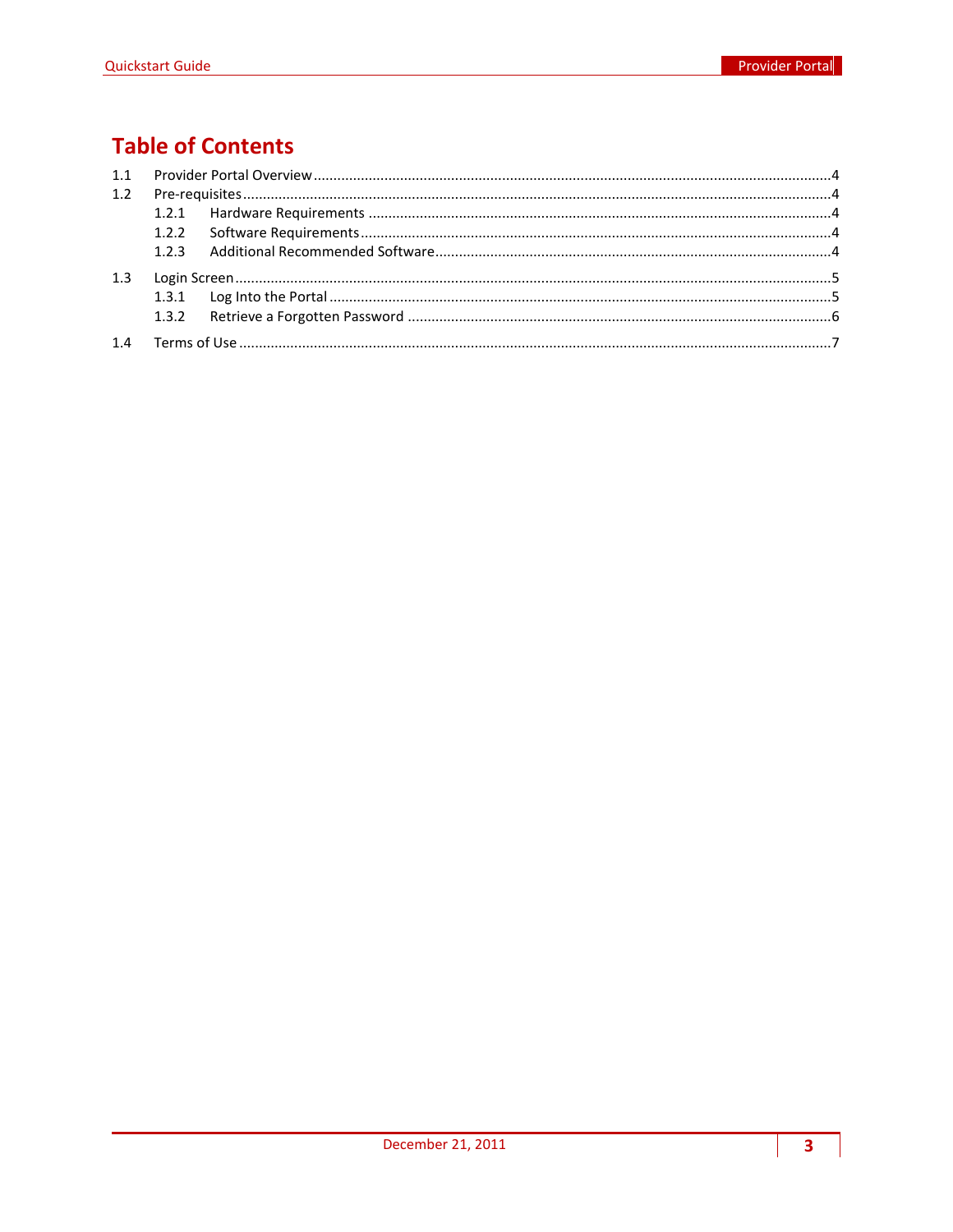#### <span id="page-3-0"></span>**1.1 Provider Portal Overview**

Provider Portal tools have a user-friendly design, with multiple aspects configurable by the plan.

The ikaSystems Provider Portal allows physicians and their office staff the ability to take charge of their interactions with a Health Plan. The portal does not simply provide information but allows providers to perform processes that minimize their administrative burden and facilitate participation in more proactive, preventive care plans. Rule-based functionality and role-based security provide a real-time, HIPAAcompliant environment for the collection, storage and exchange of medical and administrative data.

#### <span id="page-3-1"></span>**1.2 Pre-requisites**

The user must have an active account and received log on credentials to use the Provider Portal application. The following are suggested minimum system capabilities – higher capabilities and more recent versions may offer better performance. Please make sure all pop-up blocking software is turned off.

#### <span id="page-3-2"></span>**1.2.1 Hardware Requirements**

- Intel® Pentium® processor
- 1 GB of RAM (512MB recommended)
- 1GB of available hard-disk space (recommended)
- 1024x768 screen resolution, 32-bit color display
- 15Mbps/5Mbps speed Internet connection (high speed connection recommended)

#### <span id="page-3-3"></span>**1.2.2 Software Requirements**

- Operating Systems (OS)
	- o Windows 2000
	- o Windows XP
	- o Windows VISTA
	- Internet Browsers
		- o Internet Explorer 7.0 minimum may cause speed/performance issues

#### <span id="page-3-4"></span>**1.2.3 Additional Recommended Software**

Adobe Acrobat PDF reader software 7.0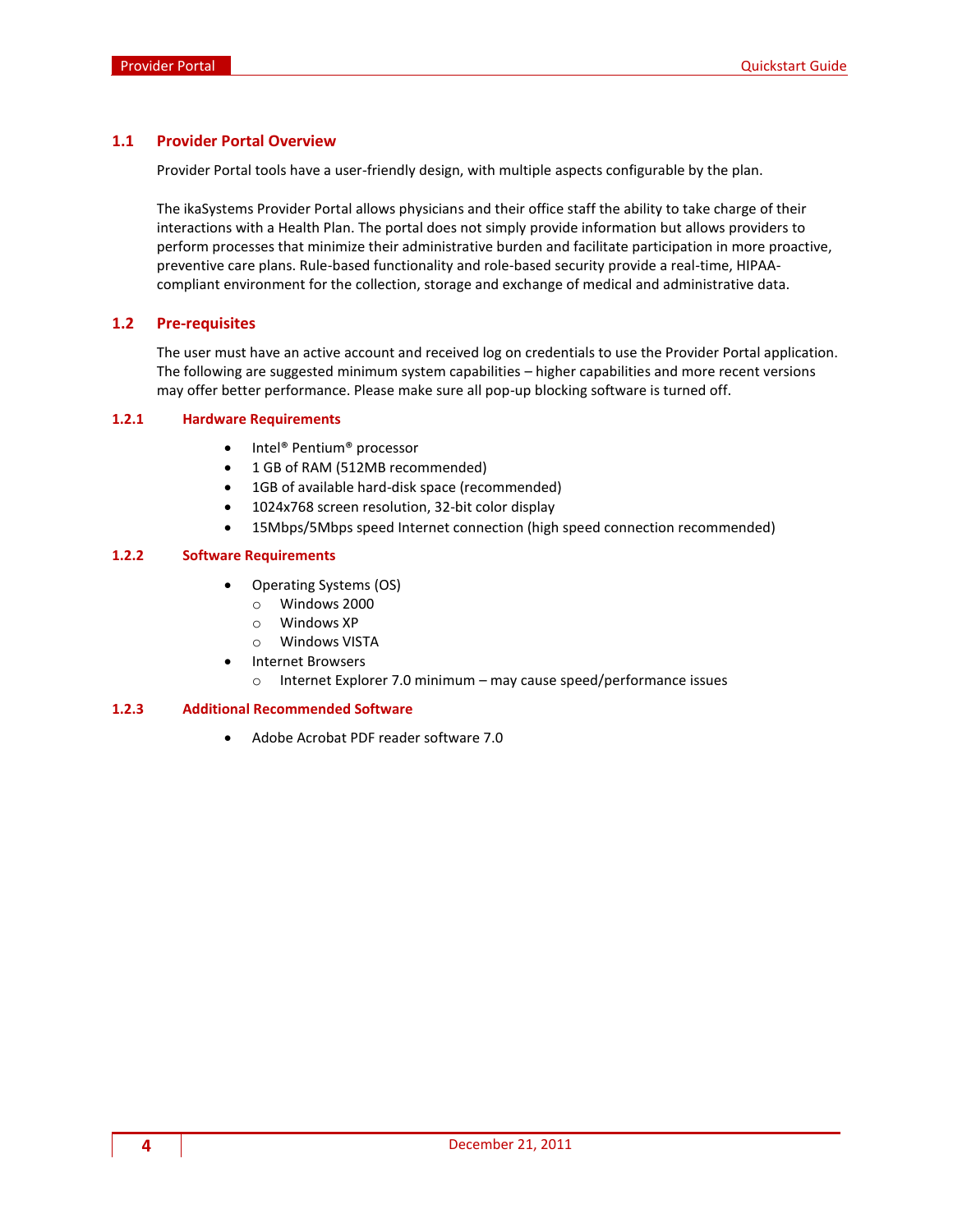# <span id="page-4-0"></span>**1.3 Login Screen**

Use the *Login* screen tools to register, view the health plan's contact information, view the portal's help documentation and submit support tickets. There is also a link to recover a forgotten password.

### <span id="page-4-1"></span>**1.3.1 Log Into the Portal**

When you receive the *Welcome to Provider Portal* automated e-mail, use the provided login ID and password to log in to the Provider Portal.

*To log in:*

- 1. On the *Login* screen, enter your **Login ID**.
- 2. Enter your **Password**.
- 3. Click **Login**.

| Login                 |       |
|-----------------------|-------|
| Login ID:             |       |
| Password:             |       |
| Forgot your Password? | Login |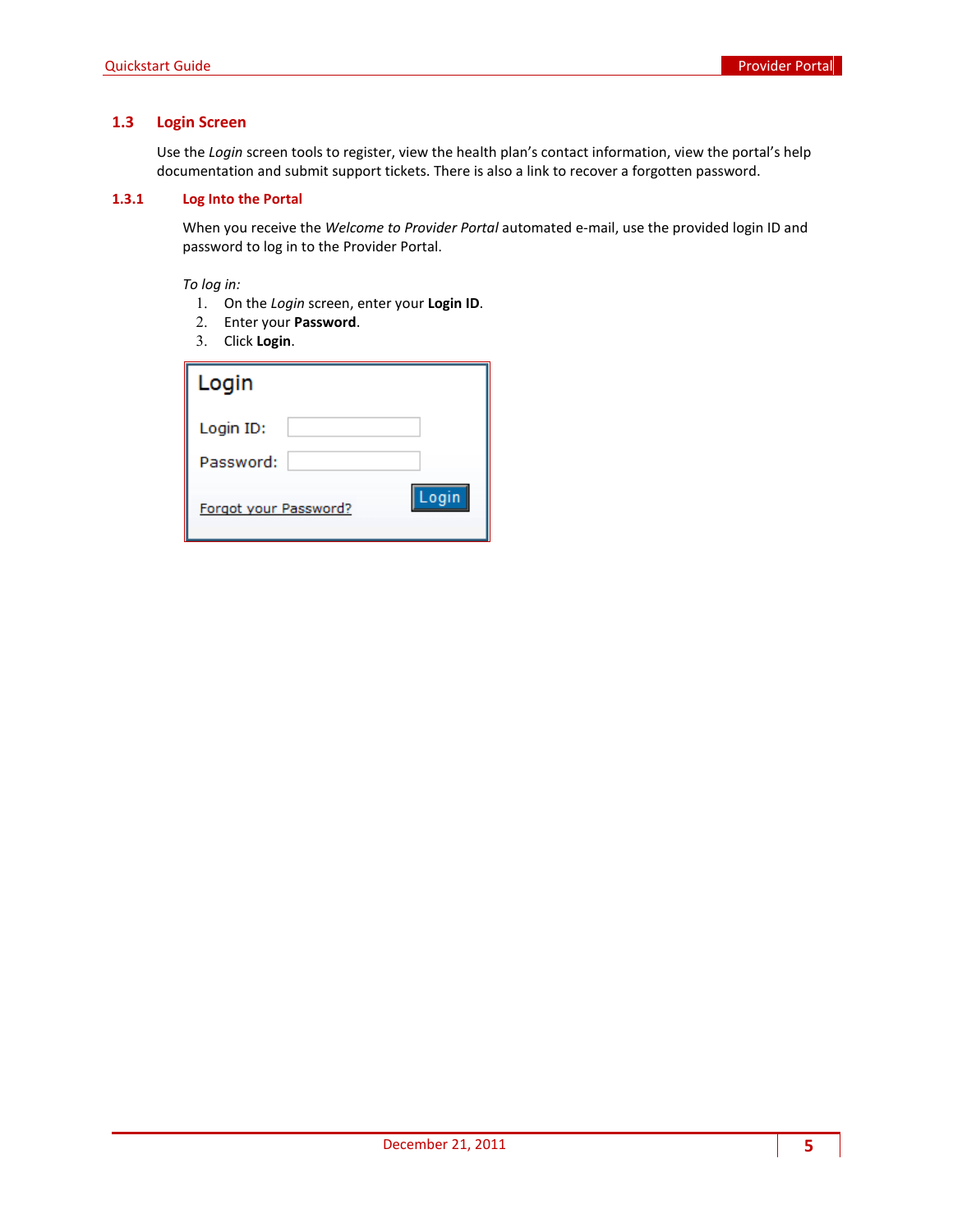#### <span id="page-5-0"></span>**1.3.2 Retrieve a Forgotten Password**

If you have forgotten your password or login ID, the portal's built-in self-service tools help you reset your password.

#### *To retrieve a forgotten password:*

1. On the *Login* screen, click **Forgot your Password**.

| Login                 |  |
|-----------------------|--|
| Login ID:             |  |
| Password:             |  |
| Forgot your Password? |  |

2. In the *Login ID* field, enter the login ID provided by your system administrator.

| <b>Reset Password</b> |  |
|-----------------------|--|
| Login ID              |  |
|                       |  |

## 3. Click **Next**.

| Reset Password           |                                                                                                                                                                                                                                         |
|--------------------------|-----------------------------------------------------------------------------------------------------------------------------------------------------------------------------------------------------------------------------------------|
| Login ID                 |                                                                                                                                                                                                                                         |
|                          | <b>Next</b>                                                                                                                                                                                                                             |
| Password Reset Question: | What is your favorite car?<br>v                                                                                                                                                                                                         |
| Password Reset Answer    |                                                                                                                                                                                                                                         |
| New Password             | .                                                                                                                                                                                                                                       |
| Confirm New Password     | ----------                                                                                                                                                                                                                              |
| Password Requirements    | Must be at least 7 characters and maximum 12 characters.<br>Must contain at least:<br>• One lower case letter<br>• One upper case letter<br>• One digit<br>• One special character - Valid special characters: $\sim$ 1 (a \$ % ^ * + = |
| Cancel                   |                                                                                                                                                                                                                                         |

- 4. Enter the **Answer** to your password reset question.
- 5. Enter a **New Password** in the *New Password* field and confirm it in the *Confirm New Password* field.
- 6. Click **Reset** to reset the password. An automated e-mail confirmation will be sent to the address that was provided during registration.